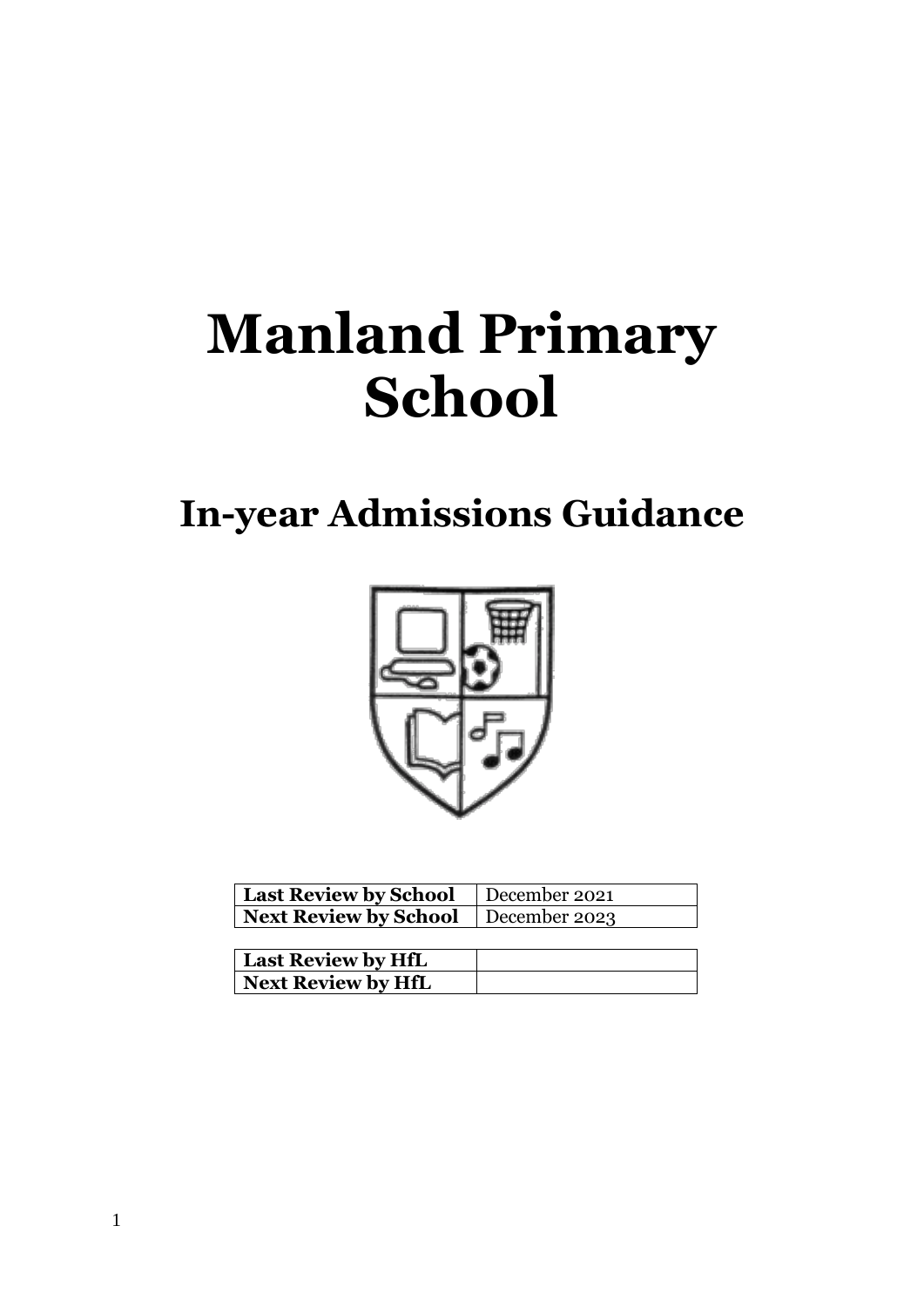#### **Introduction**

At this school in-year admissions are managed by Hertfordshire County Council in line with the county admissions process. Once children have been allocated to the school they, and their families, will be helped to feel welcome.

All families will be given a new starter pack which is reviewed annually. The new starter pack contains information about the school and its systems, along with requests for information which is useful to the school or needs to be collected as a statutory requirement.

The school will receive (or in the case of a child transferring out of the school, give) information about the child's prior education using the S2S (Schools to Schools) service.

Any child protection information will be handed over personally where possible or by secure post if not.

The following appendices give helpful information to staff who are welcoming a new child to the school.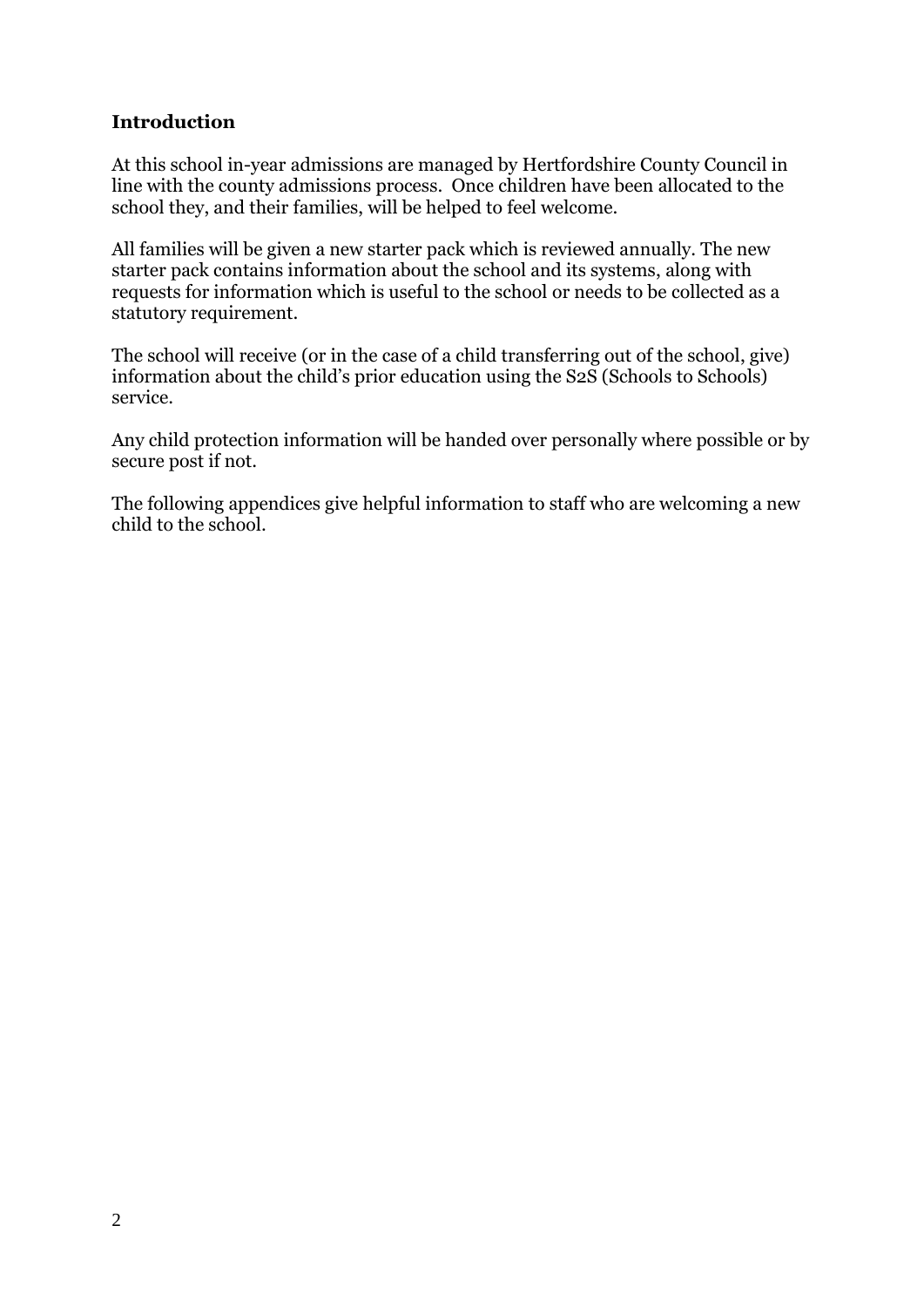## **Appendix 1 – Manland - Questions to ask ourselves when we have new arrivals**

- 1. Has the child and his/her family been invited to visit?
- 2. Have they had a new starters pack?
- 3. Have they returned the necessary forms?
- 4. Have they had the chance to buy uniform?
- 5. Have we had transfer information from the previous school?
- 6. Is there anything that the class teachers, INCO, HT need to know?
- 7. Have the parents been told of significant timetable events e.g. PE day
- 8. Do they know about clubs? Could join those where there is a vacancy
- 9. Have the family/child had the chance to briefly meet the class teacher?
- 10. Are the family aware of our before school and Time Out clubs?
- 11. Does the child have siblings who might be joining Manland?
- 12. Do they know where to go on the first morning and where to be picked up from?
- 13. Do we know who is allowed to pick up at the end of the day?
- 14. Who will be available to welcome the child on their first day?
- 15. Have they got a labelled drawer and coat peg?
- 16. Who is going to help them find it?
- 17. Have they got a log in for computer?
- 18. Does the class teacher know something about the child?
- 19. Is there a buddy?
- 20.Does the buddy know what to do?
- 21. Is there a space in the classroom for the child?
- 22.Would a visual timetable be helpful?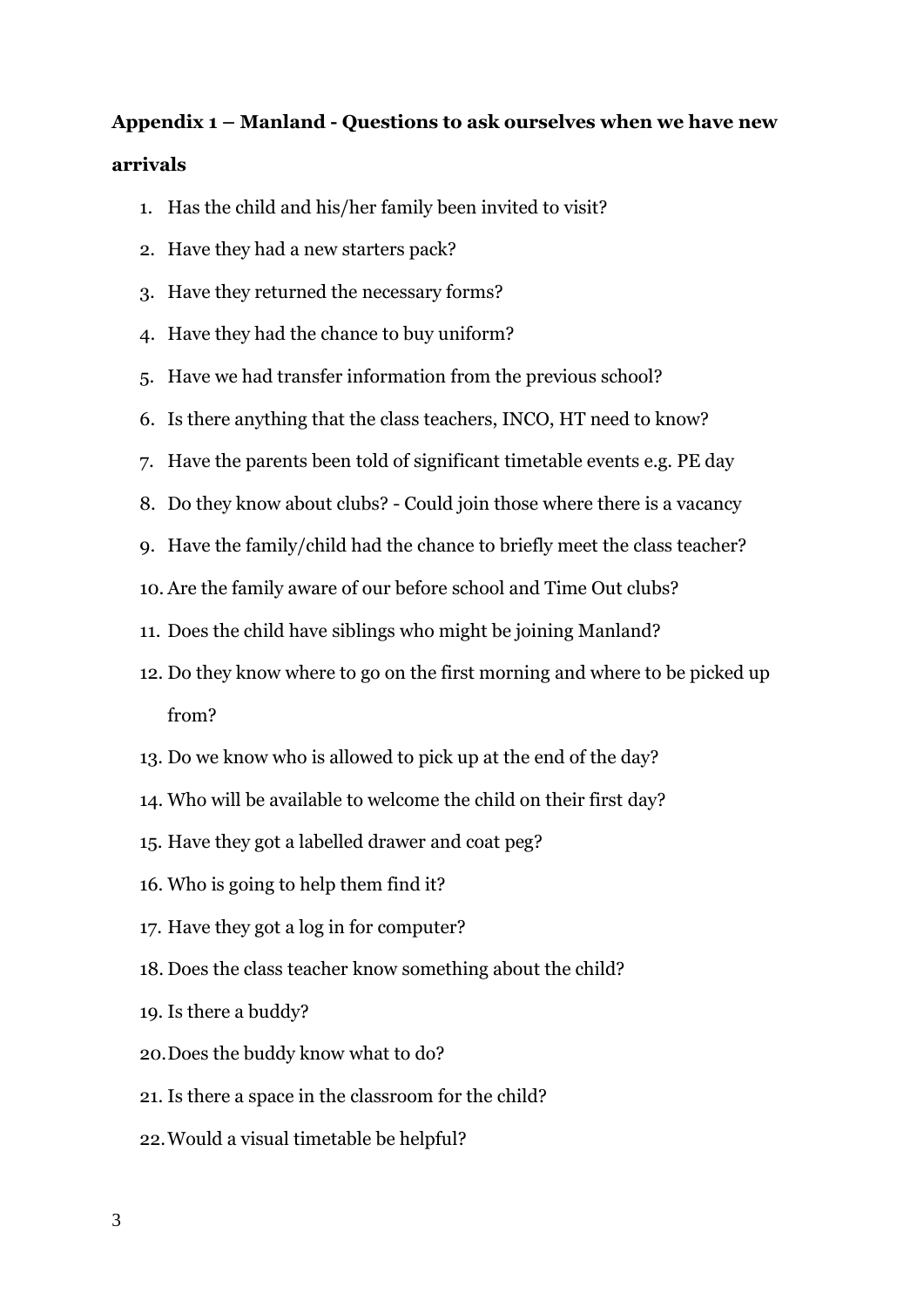**Appendices 2-6** give specific focus to children with English as an Additional Language and those who have not lived in the UK previously. They also give good advice about working with children from a range of cultural backgrounds.

The good practice within these appendices can be helpful for any children who are starting at a new school.

#### **Appendix 2 Supporting newly arrived learners of EAL**

#### **Preparing for an interview**

#### **Whom to invite**

| $\Box$ The child and his/her parents or carers |  |
|------------------------------------------------|--|

| $\Box$ The Head Teacher, class teacher, INCO or EAL co-ordinator |  |  |
|------------------------------------------------------------------|--|--|

 $\Box$  An interpreter if needed

 $\Box$  The designated 'buddies' to greet the child after the interview

#### **What information does the family and the child need?**

| $\Box$ The names of members of staff the child will meet in school. A copy of any |
|-----------------------------------------------------------------------------------|
| 'names and faces' board in the school entrance would be very useful.              |

| $\Box$ Requirements for school's admissions forms |
|---------------------------------------------------|

| $\Box$ A welcome pack, including details of daily routines and timetabled activities,<br>school policies, information about homework or reading books to be taken<br>home etc |
|-------------------------------------------------------------------------------------------------------------------------------------------------------------------------------|
|                                                                                                                                                                               |

|  | $\Box$ A calendar of school events, trips, holidays and occasional days |  |  |
|--|-------------------------------------------------------------------------|--|--|

| $\Box$ Uniform and PE kit list with examples to show. |
|-------------------------------------------------------|

 $\Box$  A list of any other clothing or equipment which the family is expected to provide.

| $\Box$ Information about school meals and lunch time arrangements. |
|--------------------------------------------------------------------|

| $\Box$ Information about any support the school will put in place e.g. TA, buddies |  |
|------------------------------------------------------------------------------------|--|

| $\Box$ Information about any grants, benefits or assistance available |  |
|-----------------------------------------------------------------------|--|

 $\Box$  Curriculum information

| $\Box$ Information about extended schools provision and children's centre, if |
|-------------------------------------------------------------------------------|
| applicable                                                                    |

 $\Box$  A contact name and telephone number for the school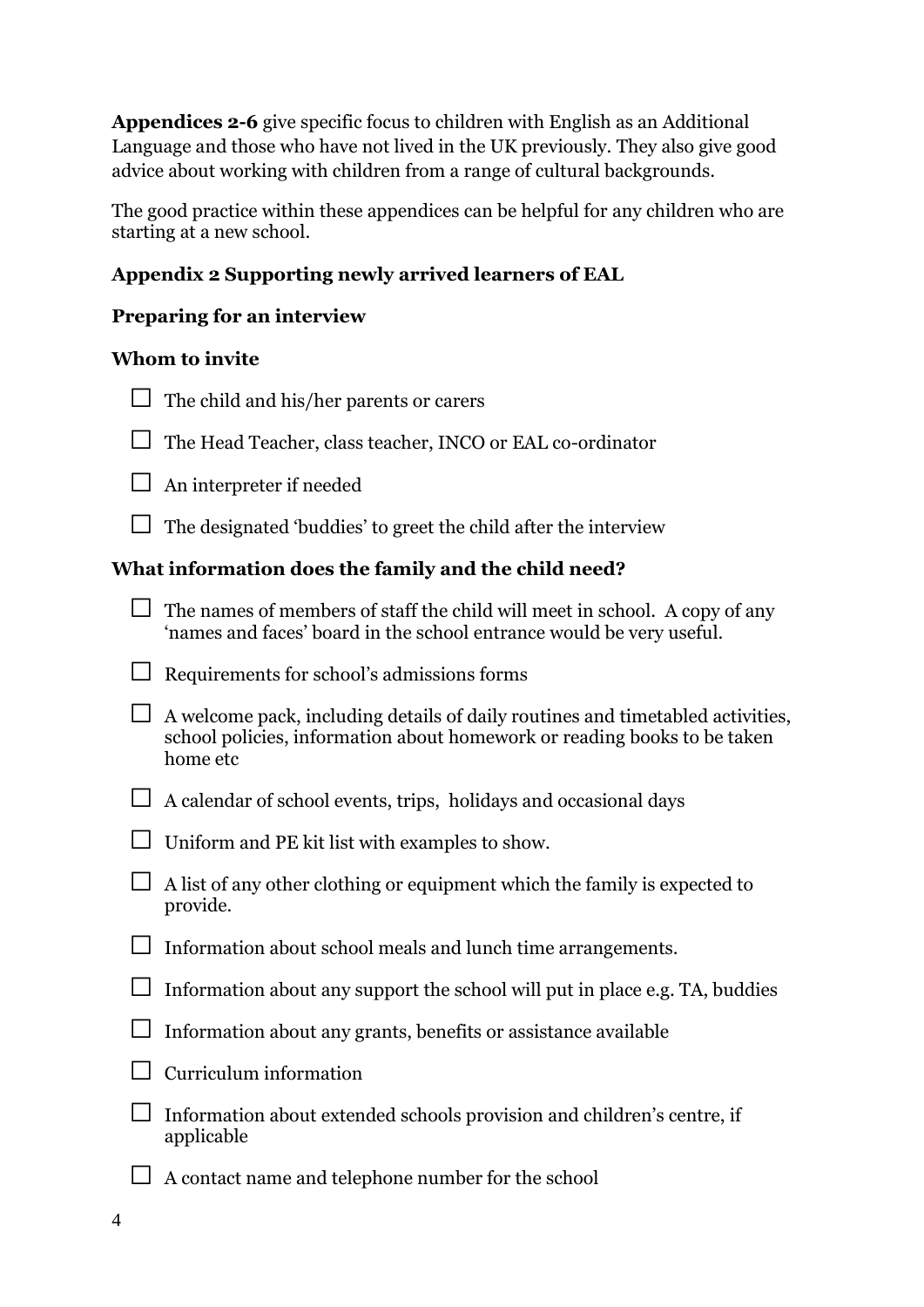#### **What information does the school need?**

| The child's name and how to spell and pronounce it correctly                                                              |
|---------------------------------------------------------------------------------------------------------------------------|
| Details to complete the admissions form during the interview                                                              |
| Languages spoken within the family                                                                                        |
| Language used for previous education                                                                                      |
| Languages learned at previous school                                                                                      |
| Educational history, including age starting formal education and any<br>significant gaps in education                     |
| Level of English acquisition (if possible to determine at this stage)                                                     |
| Religion and any particular observances which the school may need to know<br>about e.g. fasting during Ramadan, festivals |
| Participation in any faith or community classes.                                                                          |
| Dietary requirements                                                                                                      |
| Communication with parents e.g. will an interpreter be needed? Will letters<br>need to be translated?                     |
| Find out about any particular interests or talents the child might have, likes<br>and dislikes.                           |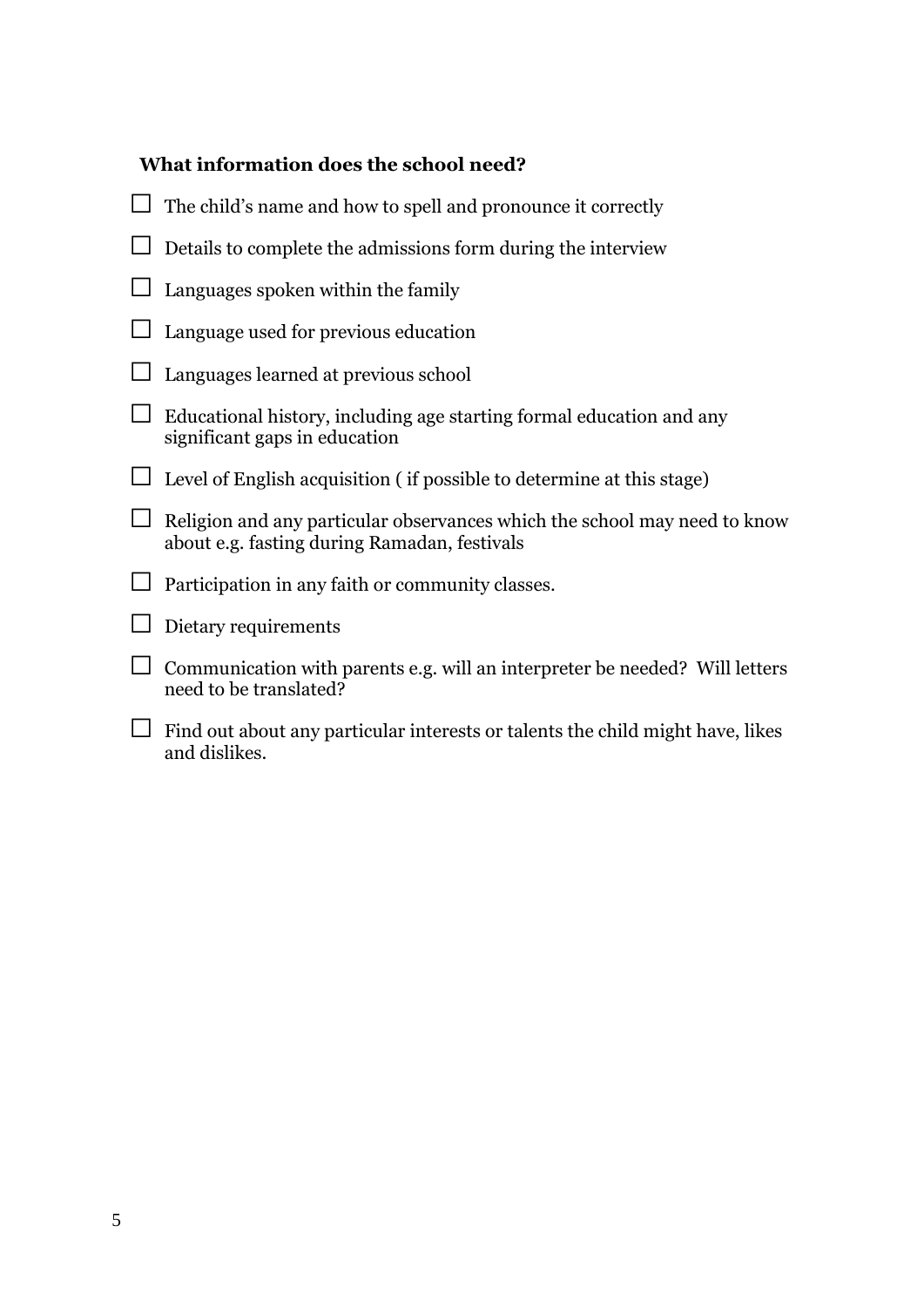#### **Appendix 3 Supporting the emotional and social needs of the newly arrived pupil**

|        | Utilise <b>peer support</b> . Recruit a pair of 'buddies' and a 'circle of friends' who<br>will help the newly arrived pupil to become familiar with the layout of the<br>school and routines. They will help the child to feel included at lunch time as<br>well as in class activities.          |
|--------|----------------------------------------------------------------------------------------------------------------------------------------------------------------------------------------------------------------------------------------------------------------------------------------------------|
|        | Teach the class to say 'hello' using the new pupil's language and learn to say<br>his/her name correctly.                                                                                                                                                                                          |
|        | Introduce basic 'survival language'. A few illustrated cards can be useful.                                                                                                                                                                                                                        |
|        | Ensure all staff (teaching and support staff, MSAs, kitchen and caretaking staff)<br>know about the needs of the new pupil.                                                                                                                                                                        |
| $\Box$ | Understand that the pupil may have a <b>silent period</b> of up to several months.<br>They may seem unresponsive but a great deal of absorption of language and<br>learning will be going on.                                                                                                      |
|        | Understand the <b>pressures</b> and changes that the beginner is experiencing e.g.<br>culture shock.                                                                                                                                                                                               |
|        | Integrate the pupil into regular school and class activities. Give some<br>responsibilities e.g. giving out books.                                                                                                                                                                                 |
|        | Participation can take many forms. Don't worry if a pupil does not want to join<br>in actively at first. Invite the pupil to join in practical activities and try<br>to ensure they have something to do which is relevant to the lesson.                                                          |
|        | <b>Behaviours can be culturally influenced.</b> Some pupils may avoid eye<br>contact, smile even when they are in disagreement, when they are being<br>reprimanded or don't understand what you are saying. They may stand closer<br>or further away than you or other children are accustomed to. |
|        | Recognise that there may be differences in attitudes to food, in eating<br>styles and preferences. The child might not be used to eating with anyone<br>outside their family.                                                                                                                      |
|        | Be sensitive about inappropriate behaviour e.g. aggression may be<br>caused by tensions from the new situation or by previous experiences. Pent-up<br>emotions and frustrations may be released in the playground.                                                                                 |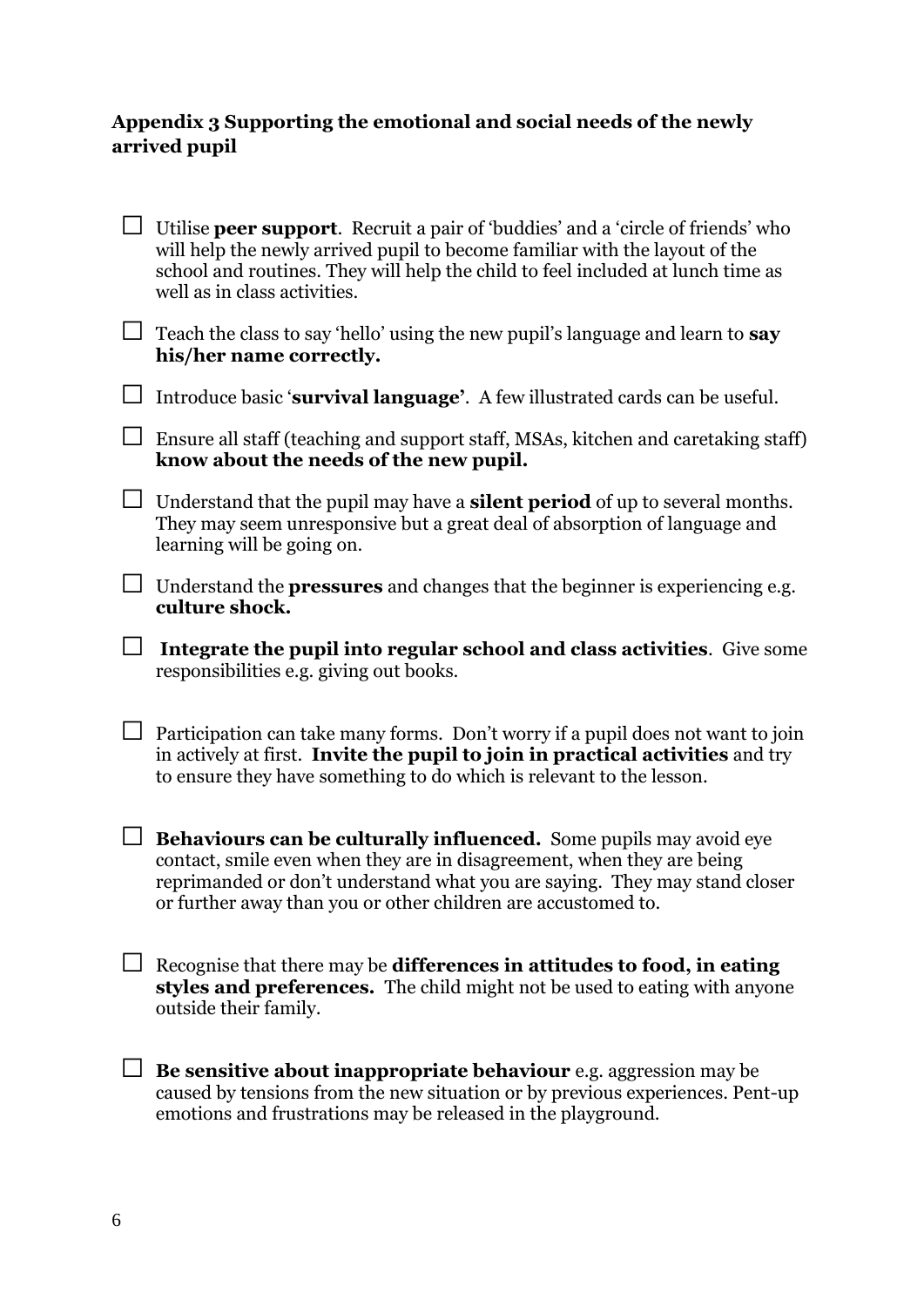|        | It is very tiring to learn a new language and to learn in an unfamiliar language.<br>The process of settling into a new school routine can also be stressful. Pupils<br>will need <b>regular short breaks</b> from concentration throughout the day.                                                         |
|--------|--------------------------------------------------------------------------------------------------------------------------------------------------------------------------------------------------------------------------------------------------------------------------------------------------------------|
| $\Box$ | Show interest in the pupil's country of origin. Give their culture<br><b>recognition</b> in any way you can.                                                                                                                                                                                                 |
|        | Value, use and display first language wherever possible.                                                                                                                                                                                                                                                     |
| $\Box$ | Encourage interaction with speakers of the same language in the school<br>and at home (a secure first language reflects in any additional language<br>learned).                                                                                                                                              |
|        | Recognise that the beginner may have a greater ability or<br>understanding than he/she is able to demonstrate, which can be frustrating<br>for pupil and teacher.                                                                                                                                            |
| $\Box$ | <b>Maintain contact with the parents.</b> Invite them into school. It might be<br>helpful to them and to the school to discuss their experiences of education and<br>their expectations of education in England.                                                                                             |
| $\Box$ | Ask parents and members of the community to <b>provide first language</b><br><b>resources</b> e.g. labels, pictures, recordings of music or stories. Invite them into<br>school to join in assemblies or to read dual language books                                                                         |
|        | It is important to avoid overgeneralisations and stereotyping of pupils and their<br>families. Whilst cultural diversity and individual uniqueness are<br>valued, it is also important to emphasise our similarities and things<br>we hold in common. Nearly all newly arrived pupils want to learn, want to |

we hold in common. Nearly all newly arrived pupils want to learn, want to make friends and want to feel that they belong. They want to do well and look to staff for support and help.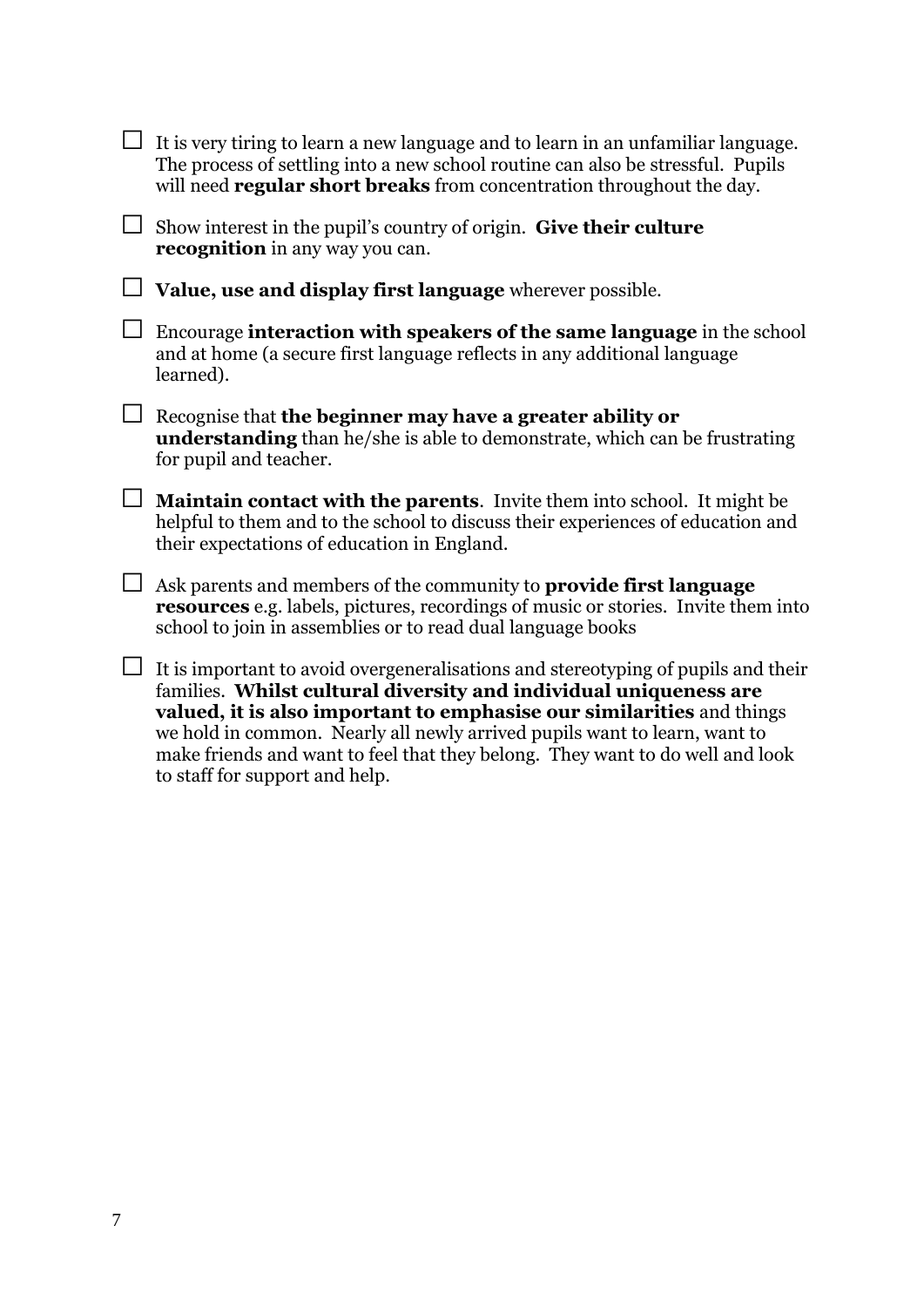# **Appendix 4 Teaching and learning strategies**

|        | Provide as much visual support as possible: objects, labelled pictures, picture<br>dictionaries, DVDs, ICT etc.                                                                                                                                                                                                                                                              |
|--------|------------------------------------------------------------------------------------------------------------------------------------------------------------------------------------------------------------------------------------------------------------------------------------------------------------------------------------------------------------------------------|
|        | Plan small group activities where talk and interaction are central to the learning<br>going on. The newly arrived pupil may take a passive role to begin with but<br>he/she will be hearing patterns of English and learning while listening.                                                                                                                                |
|        | Don't worry if at first the child joins in an activity that you think he/she does<br>not understand. As a newly arrived pupil, it is more important that the child is<br>included and feels part of what is going on.                                                                                                                                                        |
|        | Provide opportunities for oral rehearsal and repetition.                                                                                                                                                                                                                                                                                                                     |
|        | Provide key words and phrases at the beginning of a new topic and pre-teach if<br>possible. (Preview)                                                                                                                                                                                                                                                                        |
|        | Allow the pupil time to summarise and reflect on what he/she has learned.<br>(Review)                                                                                                                                                                                                                                                                                        |
| $\Box$ | Give the child opportunities to practise what they have learned e.g. by<br>explaining to an adult or another child, playing a related game, taking work<br>home to share with their family.                                                                                                                                                                                  |
|        | Highlight key words and phrases in a text.                                                                                                                                                                                                                                                                                                                                   |
|        | Encourage active listening, providing vocabulary to listen for and underlining<br>key words in a text while the child listens.                                                                                                                                                                                                                                               |
|        | Use interactive software e.g. Clickr and Oxford Reading Tree.                                                                                                                                                                                                                                                                                                                |
|        | Carry on sending the beginner bilingual and English speaking child on walks<br>round the school and playground. They can write down the names of things<br>they see in both languages. It doesn't matter if words are repeated.                                                                                                                                              |
|        | Make books using magazine pictures, clipart or Google picture gallery, or use a<br>digital camera to photograph things in school. The pupils could make books<br>about themselves, the class, a week in school, a topic etc. Images could be<br>labelled with single words and then extended to simple phrases and sentences.<br>Such books can also be shared with parents. |
|        | Give the child a way of responding alongside others e.g. by pointing, matching,<br>repeating, labelling etc                                                                                                                                                                                                                                                                  |
|        | Differentiate tasks so that the child is able to succeed<br>e.g. annotate drawings, sequence pictures, match sentence halves, fill<br>in tables and grids, give yes/no or true/false responses.                                                                                                                                                                              |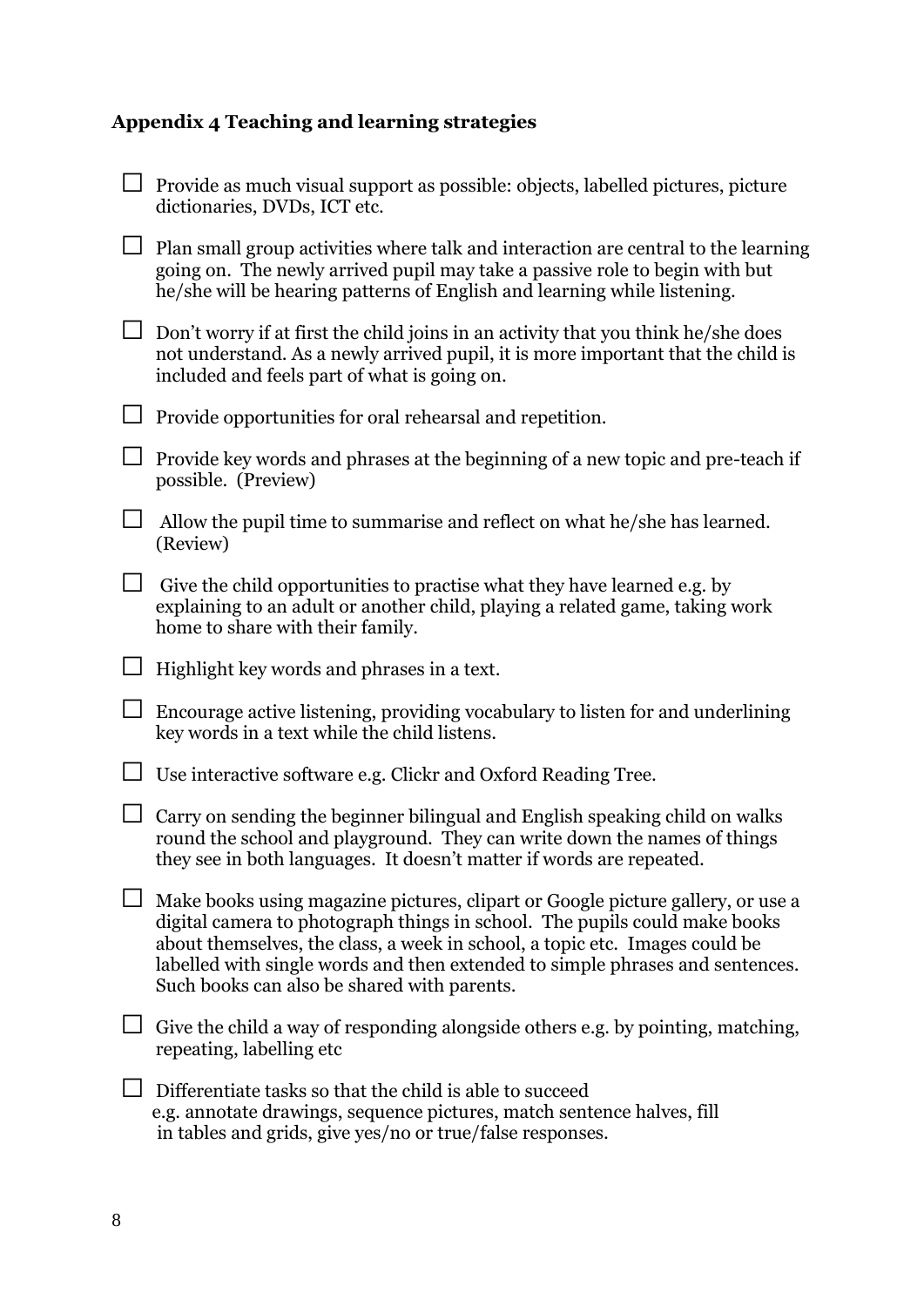| Use games which reinforce learning through memory and planned speaking<br>and listening e.g. pelmanism, Kim's game, simple board games, barrier games,<br>find my partner etc. |
|--------------------------------------------------------------------------------------------------------------------------------------------------------------------------------|
| Use CDs or MP3s for listening activities and to accompany books and texts with<br>spoken language.                                                                             |
| Use scaffolding and modelling techniques e.g. talk prompts, sentence starters,<br>writing frames.                                                                              |
| Use key visuals and graphic organisers (graphs, grids, time lines, tree diagrams<br>etc) to present curriculum content with reduced language input.                            |
| Parents may be able to support homework tasks e.g. learning vocabulary,<br>matching texts to pictures, supporting reading and sharing dual language texts.                     |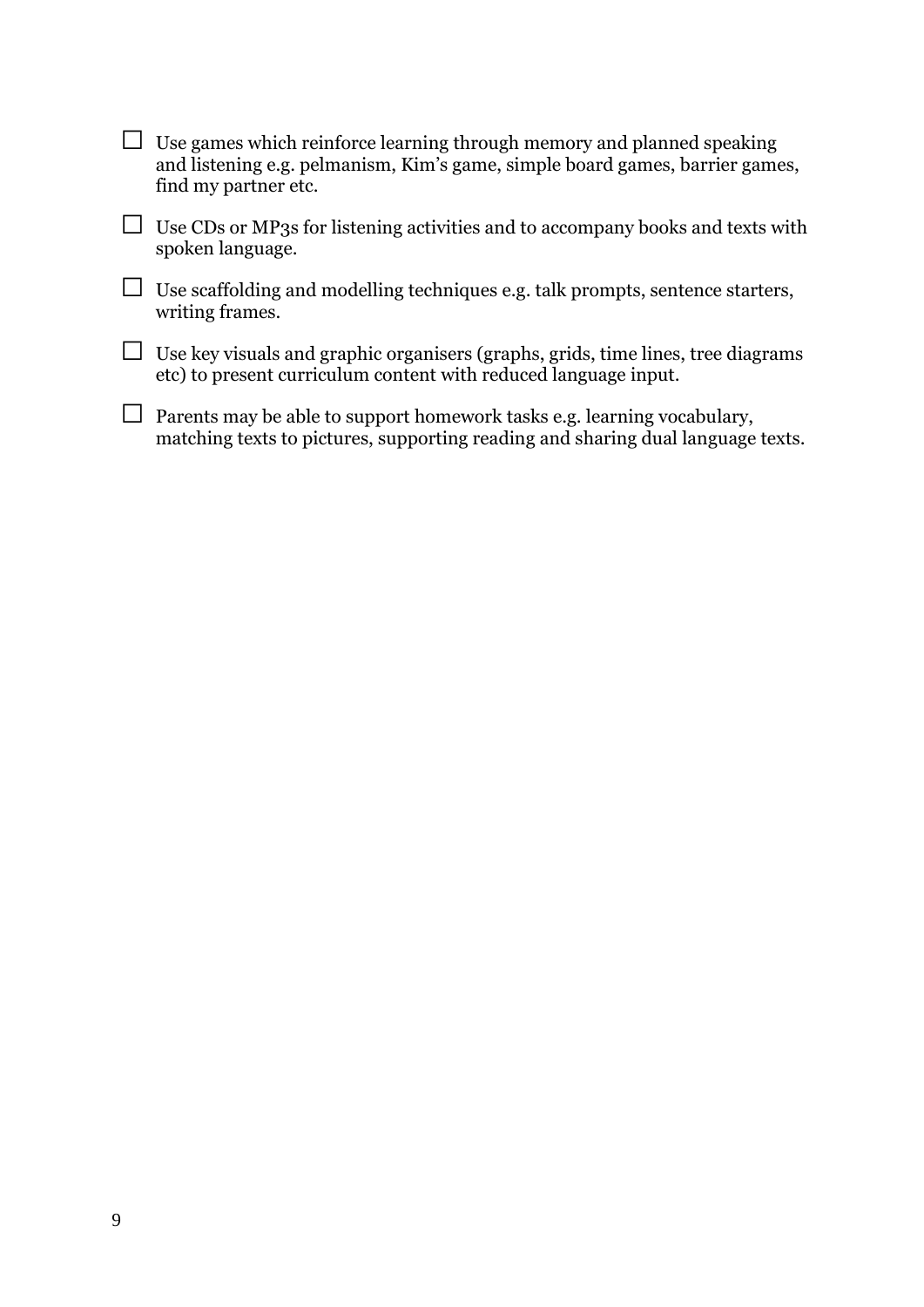### **Appendix 5 Creating the conditions for learning**

| Enhance classroom resources and displays to reflect the linguistic and cultural<br>diversity of new arrivals.                                                                                                       |
|---------------------------------------------------------------------------------------------------------------------------------------------------------------------------------------------------------------------|
| Find out about the new arrival's first language and previous education to aid<br>understanding of their acquisition of English and their past experiences of<br>teaching and learning styles.                       |
| Cultural differences can affect a newly arrived pupil's learning. They may not<br>understand your gestures, body language and facial signals, some of which may<br>be part of your repertoire for class management. |
| The pupil may nod when you ask questions but without understanding. It may<br>be a sign of acknowledgement and respect.                                                                                             |
| Be aware that the pupil is not only learning a new language and curriculum<br>content but new behaviours as well.                                                                                                   |
| Do not ignore any racist comments or jokes. These should be dealt with and<br>reported using the school's policy for handling racist incidents.                                                                     |
| Remember that newly arrived pupils may have a silent phase. Give them time<br>to listen. Observe and absorb without any pressure to speak.                                                                          |
| Give opportunities for non-verbal responses which can show understanding.                                                                                                                                           |
| Make all communication as visual as possible including at KS2                                                                                                                                                       |
| Keep activities short – don't expect beginners to be able to sit and listen for too<br>long.                                                                                                                        |
| Give regular short breaks to aid concentration.                                                                                                                                                                     |
| $\Box$ Concentrate on what the pupil can do.                                                                                                                                                                        |
| Use labels and signs in the pupil's first language.                                                                                                                                                                 |
| Provide a bilingual picture dictionary for pupils who are literate in their first<br>language.                                                                                                                      |
| Give positive feedback to support initial enthusiasm.                                                                                                                                                               |
| Allow thinking time. A beginner bilingual will need more time to process<br>answers.                                                                                                                                |
| Group beginners with good language and behaviour models.                                                                                                                                                            |
| Find out more about the country, culture and language of the new pupil (and<br>others, too). A display of pictures, information and artefacts for all to see can                                                    |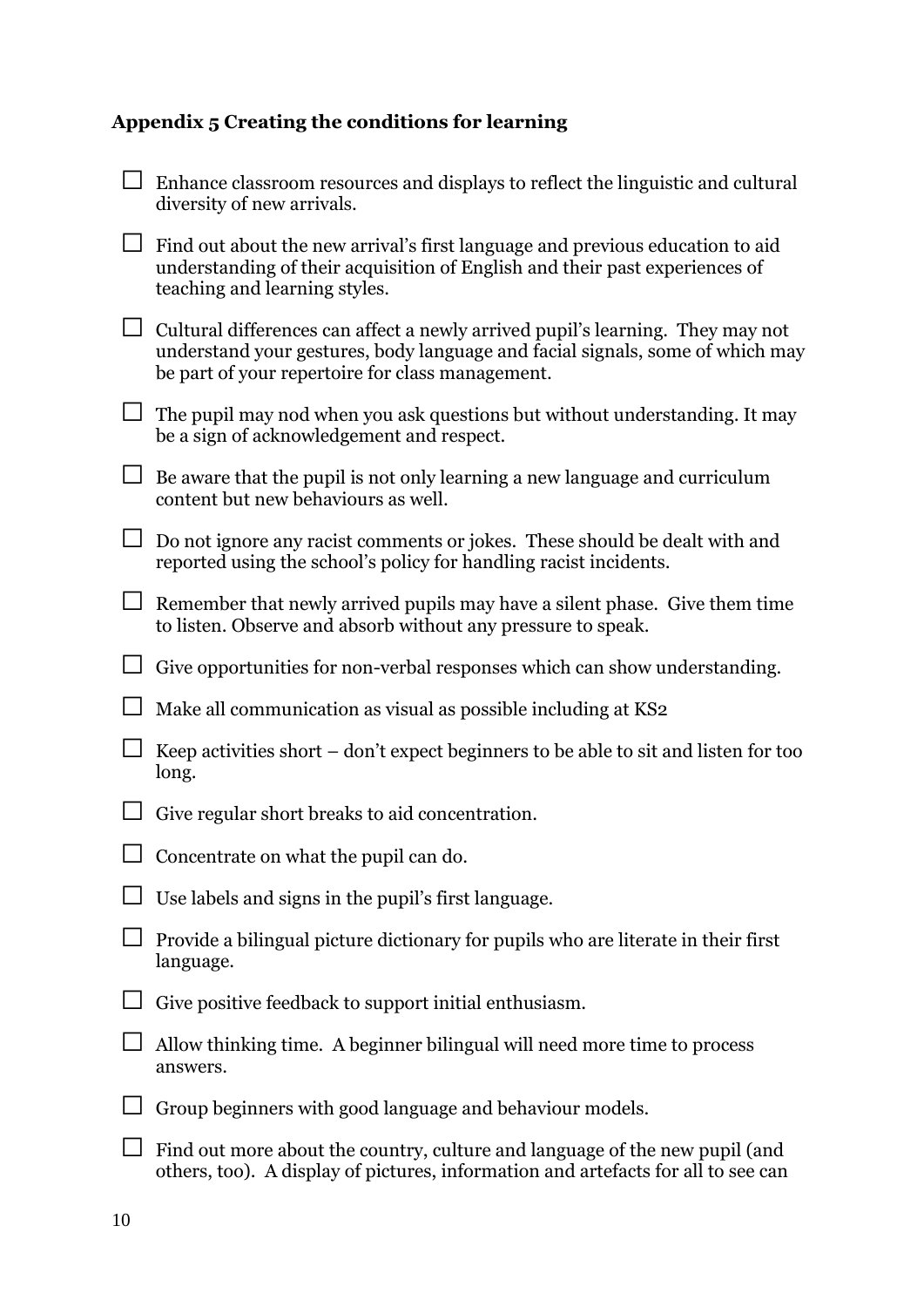enhance the new pupil's status in the class and can lead to natural discussion of similarities and differences. The family might be pleased to contribute to any display.

 $\Box$  Focused adult support in group contexts will ensure that the pupil is not isolated and has opportunities to interact with peers in a more structured way.

 $\Box$  Make sure the child sits in a position to see and hear clearly and next to a good role model.

 $\Box$  Use collaborative learning techniques so that the newly arrived pupil can be a part of learning activities. This will foster a feeling of belonging which is more important than understanding at the very early stages and will promote learning.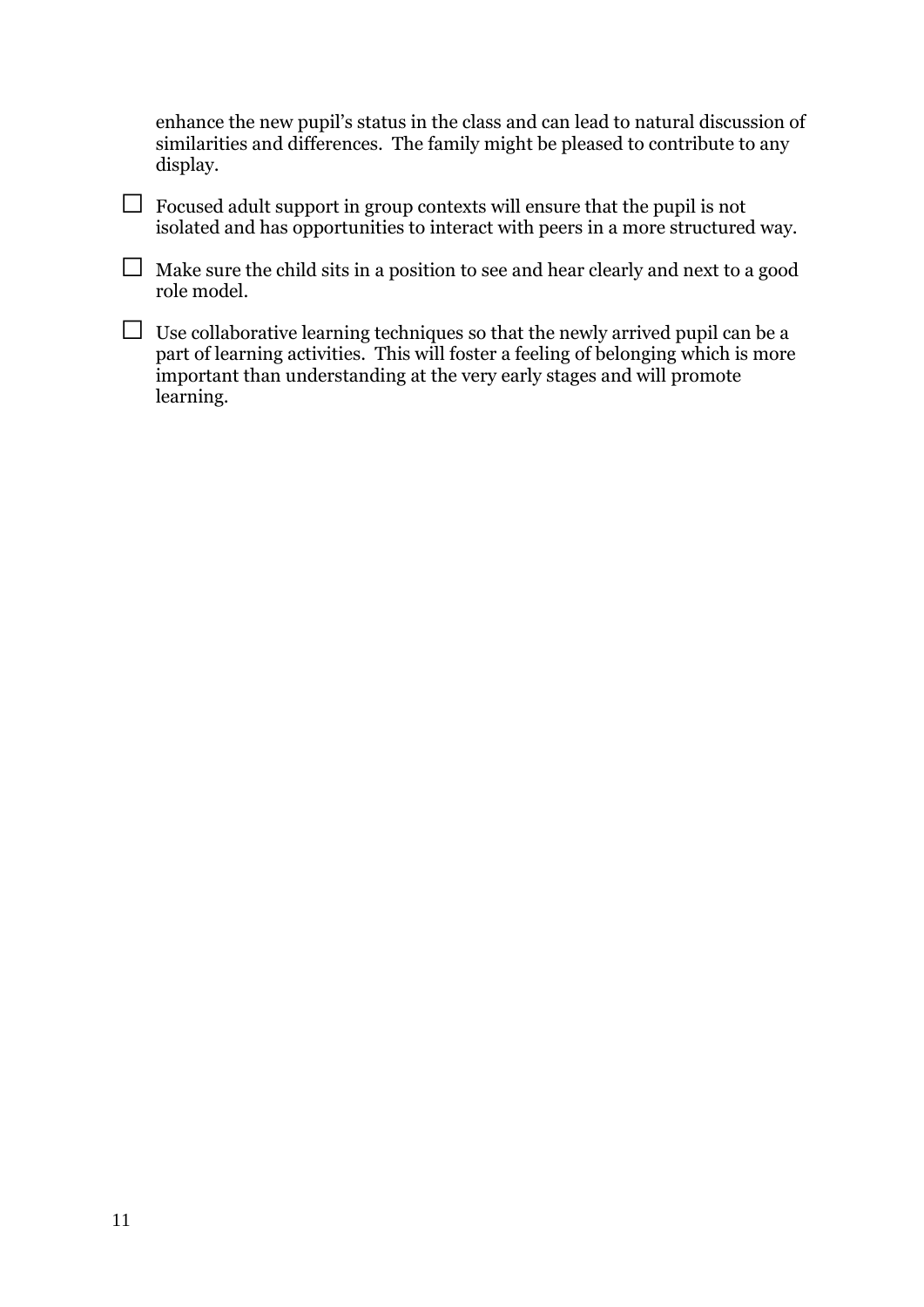#### **Appendix 6 20 TOP TIPS for SUPPORTING NEW ARRIVALS IN PRIMARY SCHOOLS**

- Teach your class to say "hello" using the new pupil's language and learn to say his/her name correctly.
- Don't panic Children may have a silent period.
- Plan for peer support put in place a buddy system.
- Arrange for a tour of the school, naming objects and places.
- Meet parents to get background information using an interpreter if necessary.
- Make all communication as visual as possible including at KS2
- Have a box of materials and activities that beginners can access easily
- Provide a bilingual dictionary for pupils who are literate in their first language
- Keep activities short don't expect beginners to be able to sit and listen for too long
- Create the opportunity for the beginner to succeed in at least one activity each day e.g. giving out books.
- Group beginners with pupils with good language and behaviour models.
- Understand the pressures and changes that the beginner is experiencing.
- Enable beginners to maintain their first language in school and at home.
- Use simple sentences or phrases to model correct language structures.
- Model language rather than correct the beginner's language.
- Allow thinking time.
- Enhance classroom resources (and displays) to reflect the linguistic and cultural diversity of new arrivals.
- Find information about L1 (readily available on internet) to better understand pupils' acquisition of English.
- Provide opportunities for pupils to rehearse responses orally.
- Demonstrate the meaning of instructions.